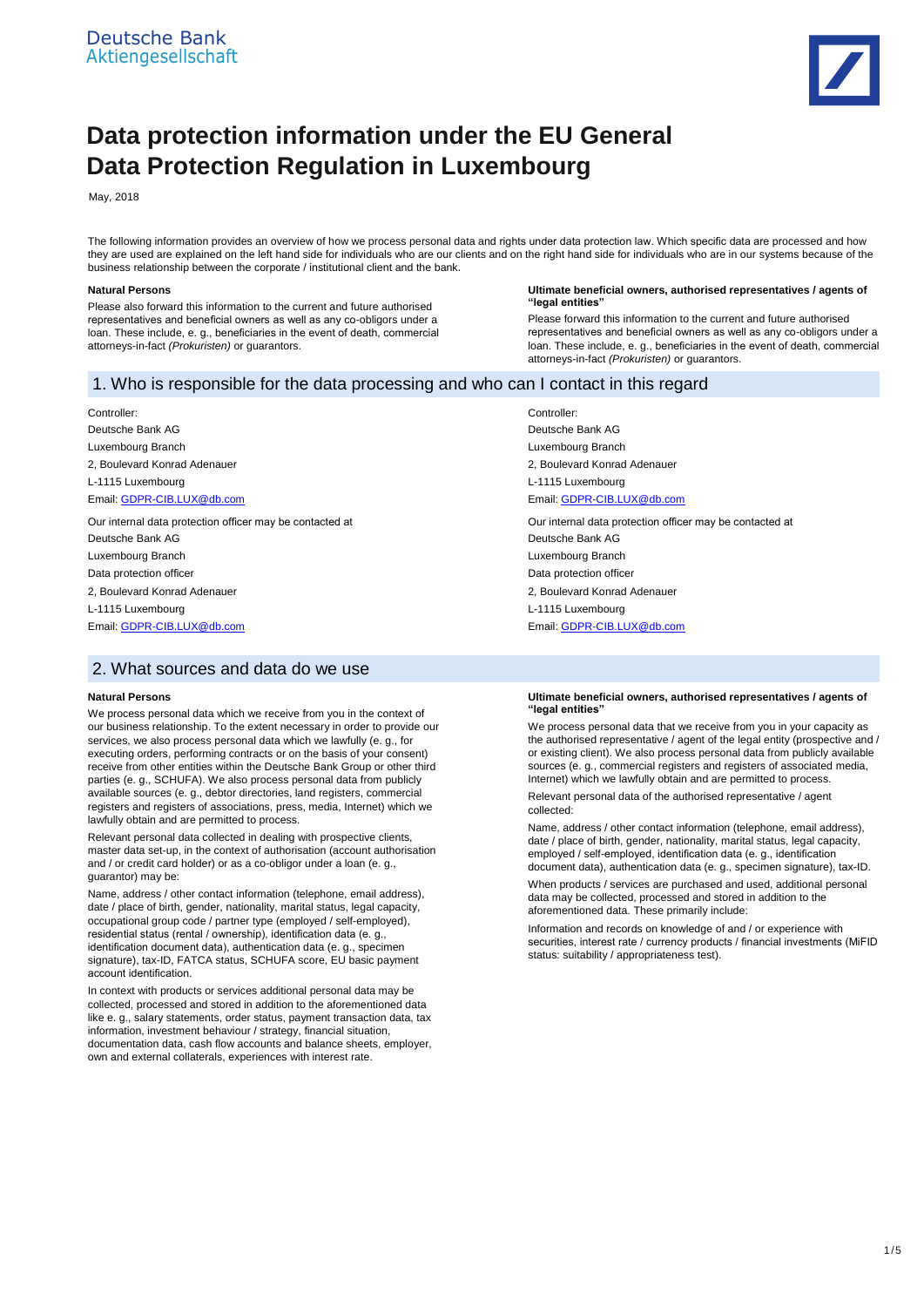

## 3. Why do we process your data (purpose of the processing) and on what legal basis

#### **Natural Persons**

We process the aforementioned personal data in compliance with the provisions of the EU General Data Protection Regulation (GDPR) and the applicable Luxembourgish data protection law.

#### **a. for the performance of contractual obligations (article 6 (1) b) GDPR)**

The processing of personal data is carried out in order to perform banking transactions and financial services pursuant to contracts with our clients or to take steps at your request prior to entering into a contract.

The purposes of the data processing are primarily dependent on the specific product (see no. 2) and may include, among other things, requirements analyses, advice, asset management and transactional services. For further details on the purpose of the data processing, please refer to the respective contractual documentation and terms and conditions.

#### **b. for compliance with a legal obligation (article 6 (1) c) GDPR) or in the public interest (article 6 (1) e) GDPR)**

As a bank, we are also subject to various legal obligations, i.e., statutory requirements (e. g., the Law of 17 June 1992 relating to the accounts of credit institutions, the EU Directive 1025/849 on the prevention of the use of the financial system for the purpose of money laundering or terrorist financing, the law of 5. April 1993 on the financial sector, tax laws), the German Money Laundering Act (Geldwäschegesetz – GWG), as well as banking supervisory requirements (e. g., the European Central Bank, the European Banking Supervisory Authority, Deutsche Bundesbank and the German Federal Financial Supervisory Authority (Bundesanstalt für Finanzdienstleistungsaufsicht – BaFin), the Luxembourgish Central Bank and the Luxembourgish Financial Supervisory Authoritiy (Commission de surveillance du sector financier CSSF).

Other purposes of processing include credit checks, identity and age verification, anti-fraud and anti-money laundering measures, the satisfaction of tax law control and reporting obligations as well as the assessment and management of risks in the bank and the Group.

#### **c. for the purposes of safeguarding legitimate interests (article 6 (1) f) GDPR)**

Where necessary, we process your data above and beyond the actual performance of our contractual obligations in order to safeguard the legitimate interests pursued by us or by a third party. Examples:

- Consulting and exchanging data with credit agencies (e. g., SCHUFA) to determine credit or default risks and requirements in the case of a garnishment protection account or basic payment account
- Evaluating and optimising procedures for demand analysis and for approaching clients directly; incl. client segmentation and calculating the likelihood of closure
- Advertising or market and opinion research, to the extent that you have not objected to having your data used
- Asserting legal claims and mounting a defence in the event of litigation
- Ensuring the bank's IT security and IT operations
- Preventing crimes
- Video surveillance to safeguard against trespassers, to gather evidence in the event of robbery or fraud or to document disposals and deposits, e. g., at ATMs
- Measures for building and systems security (e. g., admittance control)
- Measures to ensure against trespassing
- Measures to manage business and further develop services and products
- Group risk management

#### **d. on the basis of your consent (article 6 (1) a) GDPR)**

Insofar as you have granted us consent to the processing of personal data for specific purposes (e. g., transfer of data within the association / Group), the lawfulness of such processing is based on your consent.

Any consent granted may be revoked at any time. This also applies to the revocation of declarations of consent that are granted to us prior to the entry into force of the EU General Data Protection Regulation, i. e., prior to 25 May 2018.

Please be advised that the revocation shall only have effect for the future. Any processing that was carried out prior to the revocation shall not be affected thereby. You can request a status overview of the consents you have granted from us at any time or view some of them when banking online.

#### **Ultimate beneficial owners, authorised representatives / agents of "legal entities"**

We process the aforementioned personal data in compliance with the provisions of the General Data Protection Regulation (GDPR) and the applicable local data protection law.

#### **a. for the performance of contractual obligations (article 6 (1) b) GDPR)**

The processing of personal data is carried out in order to perform banking transactions and financial services pursuant to contracts with our clients or to take steps prior to entering into a contract.

For further details on the purpose of the data processing, please refer to the respective contractual documentation and terms and conditions.

#### **b. for compliance with a legal obligation (article 6 (1) c) GDPR) or in the public interest (article 6 (1) e) GDPR)**

As a bank, we are also subject to various legal obligations, i. e., statutory requirements (e. g., the Law of 17 June 1992 relating to the accounts of credit institutions, the EU Directive 1025/849 on the prevention of the use of the financial system for the purpose of money laundering or terrorist financing, the law of 5. April 1993 on the financial sector, tax laws), the German Money Laundering Act (Geldwäschegesetz – GWG), the as well as banking supervisory requirements (e. g., the European Central Bank, the European Banking Supervisory Authority, Deutsche Bundesbank and the German Federal Financial Supervisory Authority (Bundesanstalt für Finanzdienstleistungsaufsicht – BaFin), the Luxembourgish Central Bank and the Luxembourgish Financial Supervisory Authoritiy (Commission de surveillance du sector financier CSSF).

The purposes of processing include identity and age verification as well as anti-fraud and anti-money laundering measures.

#### **c. for the purposes of safeguarding legitimate interests (article 6 (1) f) GDPR)**

Where necessary, we process your data above and beyond the actual performance of our contractual obligations in order to safeguard the legitimate interests pursued by us or by a third party. Examples:

- Asserting legal claims and mounting a defence in the event of litigation
- Ensuring the bank's IT security and IT operations
- Preventing crimes
- Video surveillance to safeguard against trespassers, to gather evidence in the event of robbery or fraud or to document disposals and deposits, e. g., at ATMs
- Measures for building and systems security (e. g., admittance control)
- Measures to ensure against trespassing

#### **d. on the basis of your consent (article 6 (1) a) GDPR)**

Insofar as you have granted us consent to the processing of personal data for specific purposes (e. g., transfer of data within the association / Group), the lawfulness of such processing is based on your consent.

Any consent granted may be revoked at any time. This also applies to the revocation of declarations of consent that are granted prior to the entry into force of the EU General Data Protection Regulation, i. e., prior to 25 May 2018.

Please be advised that the revocation will only take effect in the future and does not apply to processing carried out prior thereto.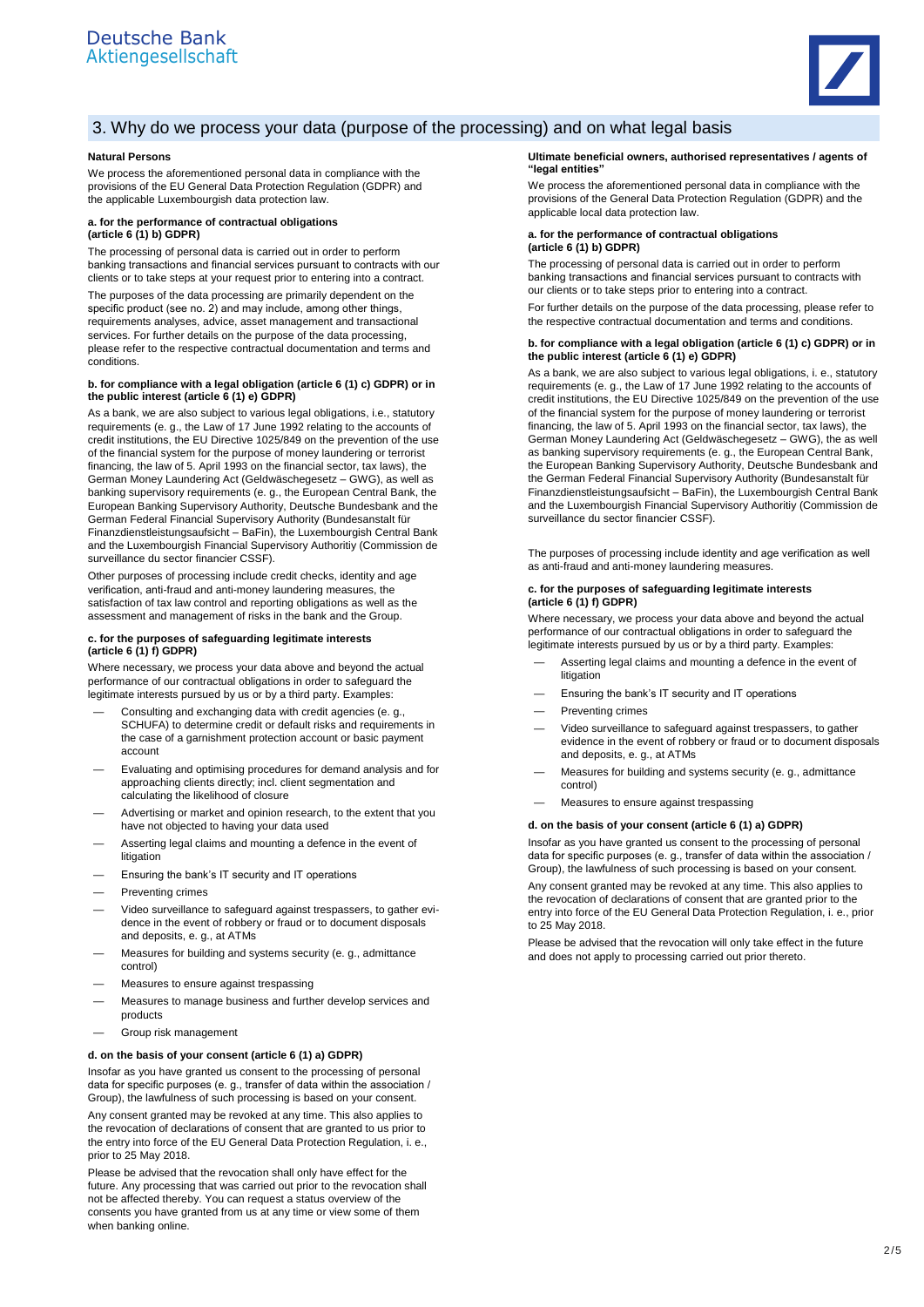## 4. Who receives my data

#### **Natural Persons**

Within the bank, those offices are given access to your data which require them in order to perform our contractual and statutory obligations. Service providers and vicarious agents employed by us may also receive data for these purposes if they observe banking secrecy and our written instructions under data protection law. These are mainly companies from the categories listed below.

With regard to the transfer of data to recipients outside the bank, it must first of all be noted that as a bank we are under a duty to maintain secrecy about any customer-related facts and evaluations of which we may have knowledge (Banking secrecy under no. 2 of our General Business Conditions). We may only disclose information about you if we are legally required to do so, if you have given your consent, if we are authorized to provide bank information and/or if processors commissioned by us guarantee compliance with banking secrecy and the provisions of the GDPR/local data protection law.

Under these conditions, recipients of personal data may be, for example:

- Public authorities and institutions (e.g., Deutsche Bundesbank, BaFin, the European Banking Authority, the European Central Bank, tax offices, insofar as a statutory or official obligation exists)
- Other credit and financial services institutions, comparable institutions and processors to whom we transfer personal data in order to perform the business relationship with you. Specifically: processing of bank references, support / maintenance of EDP / IT applications, archiving, document processing, call centre services, compliance services, controlling, data screening for anti-money laundering purposes, data destruction, purchasing/procurement, space management, real estate appraisals, loan processing service, collateral management, collection, payment card processing (debit card/credit cards), customer management, lettershops, marketing, media technology, reporting, research, risk controlling, expense accounting, telephony, video identification, website management, investment services, share register, fund management, auditing services, payment transactions

Other recipients of data may be those offices to which you have given your consent to the transfer of data or with respect to which you have exempted us from banking secrecy by agreement or consent.

## 5. Is data transfer to a third country or to an international organisation

#### **Natural Persons**

Data will only be transferred to countries outside the EU or the EEA (socalled third countries) if this is required for the execution of your orders (e. g., payment and securities orders), prescribed by law (e. g., reporting obligations under tax law), if you have given us your consent or in the context of commissioned data processing. If service providers in a third country are used, they are obligated to comply with the data protection level in Europe in addition to written instructions by agreement of the EU standard contractual clauses.

## 6. How long will my data be stored

#### **Natural Persons**

We process and store your personal data as long as it is necessary for the performance of our contractual and statutory obligations. In this regard, it should be noted that our business relationship is a continuing obligation designed to last for several years.

If the data are no longer required for the performance of our contractual and statutory obligations, they are regularly deleted, unless their further processing (for a limited time) is necessary for the following purposes:

- Compliance with records retention periods under commercial and tax law, such as the Luxemburgish Commercial Code *(Le code de commerce)*, the Law of 17 June 1992 relating to the accounts of credit institutions, the EU Directive 1015/849 on the prevention of the use of the financial system for the purpose of money laundering or terrorist financing, and the Law of 5.April 1993 on the financial sector), and the Money Laundering Act (*Geldwäschegesetz* – GWG). The records retention periods prescribed therein range from two to 10 years
- Preservation of evidence within the scope of statutes of limitation Under Art 2262 of the Luxemburgish Civil code *(Code civil)* these retention periods may be up to 30 years

#### **Ultimate beneficial owners, authorised representatives / agents of "legal entities"**

Within the bank, those offices are given access to your data which require them in order to perform our contractual and statutory obligations. Service providers and vicarious agents employed by us may also receive data for these purposes if they observe banking secrecy and our written instructions under data protection law.

With regard to the transfer of data to recipients outside the bank, it must first of all be noted that, as a bank, we are under a duty to maintain secrecy about any customer-related facts and evaluations (applies equally to authorised representatives / agents) of which we may have knowledge (Banking secrecy under our General Business Conditions).

We may only disclose information about you if we are legally required to do so, if you have given your consent and / or if processors commissioned by us guarantee compliance with banking secrecy and the provisions of the GDPR / local data protection law.

#### **Ultimate beneficial owners, authorised representatives / agents of "legal entities"**

Data will only be transferred to countries outside the EU or the EEA (socalled third countries) if this is required for the execution of your client´s orders (e. g., payment and securities orders), prescribed by law (e. g., reporting obligations under tax law), if you have given us your consent or in the context of commissioned data processing. If service providers in a third country are used, they are obligated to comply with the data protection level in Europe in addition to written instructions by agreement of the EU standard contractual clauses.

#### **Ultimate beneficial owners, authorised representatives / agents of "legal entities"**

We process and store your personal data as long as you are authorised to represent the respective legal entity in dealings with us.

If the data are no longer required for the performance of our contractual and statutory obligations, they are regularly deleted, unless their further processing (for a limited time) is necessary for the following purposes:

- Compliance with records retention periods under commercial and tax law, such as such as the Luxemburgish Commercial Code *(Le code de commerce)*, the Law of 17 June 1992 relating to the accounts of credit institutions, the EU Directive 1015/849 on the prevention of the use of the financial system for the purpose of money laundering or terrorist financing, and the Law of 5.April 1993 on the financial sector), and the Money Laundering Act (*Geldwäschegesetz* – GWG). The records retention periods prescribed therein range from two to 10 years
- Preservation of evidence within the scope of statutes of limitations. Under Art 2262 of the Luxemburgish Civil code *(Code civil)* these retention periods may be up to 30 years

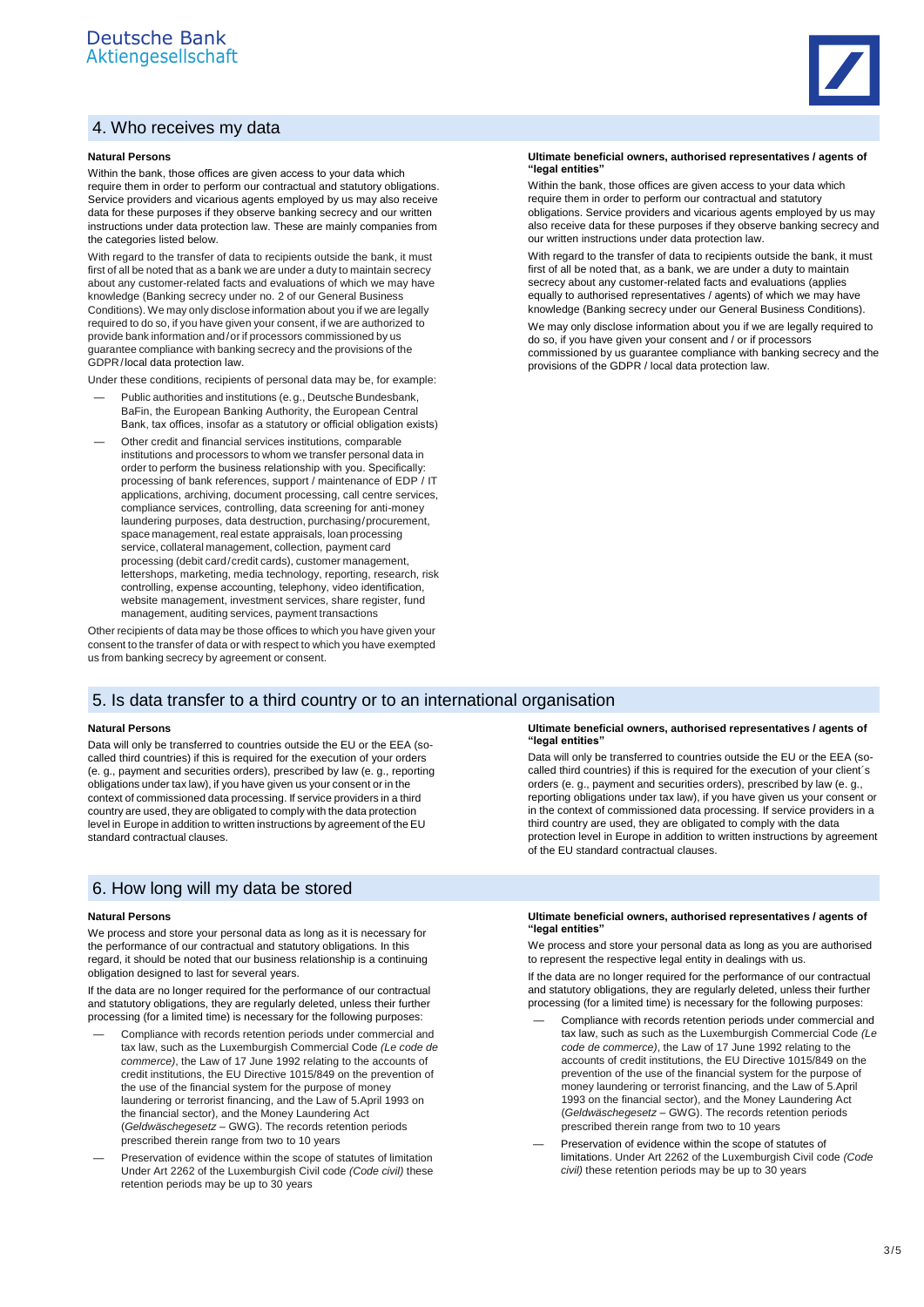

## 7. What data protection rights do I have

#### **Natural Persons**

Every data subject has a right of access (article 15 GDPR), a right to rectification (article 16 GDPR), a right to erasure (article 17 GDPR), a right to restriction of processing (article 18 GDPR), a right to object (article 21 GDPR) and a right to data portability (article 20 GDPR). Data subjects also have a right to lodge a complaint with a supervisory authority (article 77 GDPR).

You may revoke your consent to the processing of personal data at any time. This also applies to the revocation of declarations of consent that are granted prior to the entry into force of the EU General Data Protection Regulation, i. e., prior to 25 May 2018. Please be advised that the revocation will only take effect in the future. Any processing that was carried out prior to the revocation shall not be affected thereby.

### 8. Am I under obligations to provide data

#### **Natural Persons**

Within the scope of our business relationship, you must provide personal data which is necessary for the initiation and execution of a business relationship and the performance of the associated contractual obligations or which we are legally obligated to collect. As a rule, we would not be able to enter into any contract or execute the order without these data or we may no longer be able to carry out an existing contract and would have to terminate it.

In particular, provisions of money laundering law require that we verify your identity before entering into the business relationship, for example, by means of your identity card and that we record your name, place of birth, date of birth, nationality and your residential address. In order for us to be able to comply with this statutory obligation, you must provide us with the necessary information and documents in accordance with section 4(6) GWG and notify us without undue delay of any changes that may arise during the course of the business relationship. If you do not provide us with the necessary information and documents, we will not be allowed to enter into or continue your requested business relationship.

**Ultimate beneficial owners, authorised representatives / agents of "legal entities"**

Every data subject has a right of access (article 15 GDPR), a right to rectification (article 16 GDPR), a right to erasure (article 17 GDPR), a right to restriction of processing (article 18 GDPR), a right to object (article 21 GDPR) and a right to data portability (article 20 GDPR). Data subjects also have a right to lodge a complaint with a supervisory authority (article 77 GDPR ).

You may revoke your consent to the processing of personal data at any time. This also applies to the revocation of declarations of consent that are granted prior to the entry into force of the EU General Data Protection Regulation, i. e., prior to 25 May 2018. Please be advised that the revocation will only take effect in the future. Any processing that was carried out prior to the revocation shall not be affected thereby.

#### **Ultimate beneficial owners, authorised representatives / agents of "legal entities"**

Within the scope of our business relationship with the legal entity you represent in dealings with us, you must provide personal data which is necessary for accepting and executing any representative authority / authorization and the performance of the associated contractual obligations or which we are legally obligated to collect. As a rule, we would not be able to accept you as the authorised representative / agent without these data or we would have to revoke any existing representative authority / authorization.

In particular, provisions of money laundering law require that we verify your identity before establishing the authority / authorization, for example, by means of your identity card and that we record your name, place of birth, date of birth, nationality and your residential address. In order for us to be able to comply with this statutory obligation, you must provide us with the necessary information and documents in accordance with section 4 (6) GWG and notify us without undue delay of any changes that may arise during the course of the business relationship. If you do not provide us with the necessary information and documents, we will not be allowed to institute or continue the representative authority / authorization requested by the respective legal entity.

## 9. To what extent is automated decision making (including profiling) carried out

#### **Natural Persons**

As a rule, we do not make decisions based solely on automated processing das defined in article 22 GDPR to establish and implement the business relationship. If we use these procedures in individual cases, we will inform you of this separately, provided that this is prescribed by law.

## 10. Is profiling used

#### **Natural Persons**

In some cases, we process your data automatically with the aim of evaluating certain personal aspects (profiling). For instance, we use profiling in the following cases:

- We are required by law to take anti-money laundering and antifraud measures. Data evaluations are also carried out (in payment transactions, among other things) in this context. These measures also serve to protect you
- In order to provide you with targeted information and advice on products, we use evaluation tools. These enable demand-oriented communication and advertising, including market and opinion research
- We use scoring to assess your creditworthiness. We calculate the likelihood, that a given client will meet their contractual payment obligations. The calculation may include, for example, income levels, expenses, existing liabilities, occupation, length of employment, experiences from the previous business relationship, repayment of prior loans in accordance with the contract, and information from credit agencies. Scoring is based on a mathematically and statistically recognized and proven procedure. The calculated score values assist us in our decision-making and are incorporated into ongoing risk management